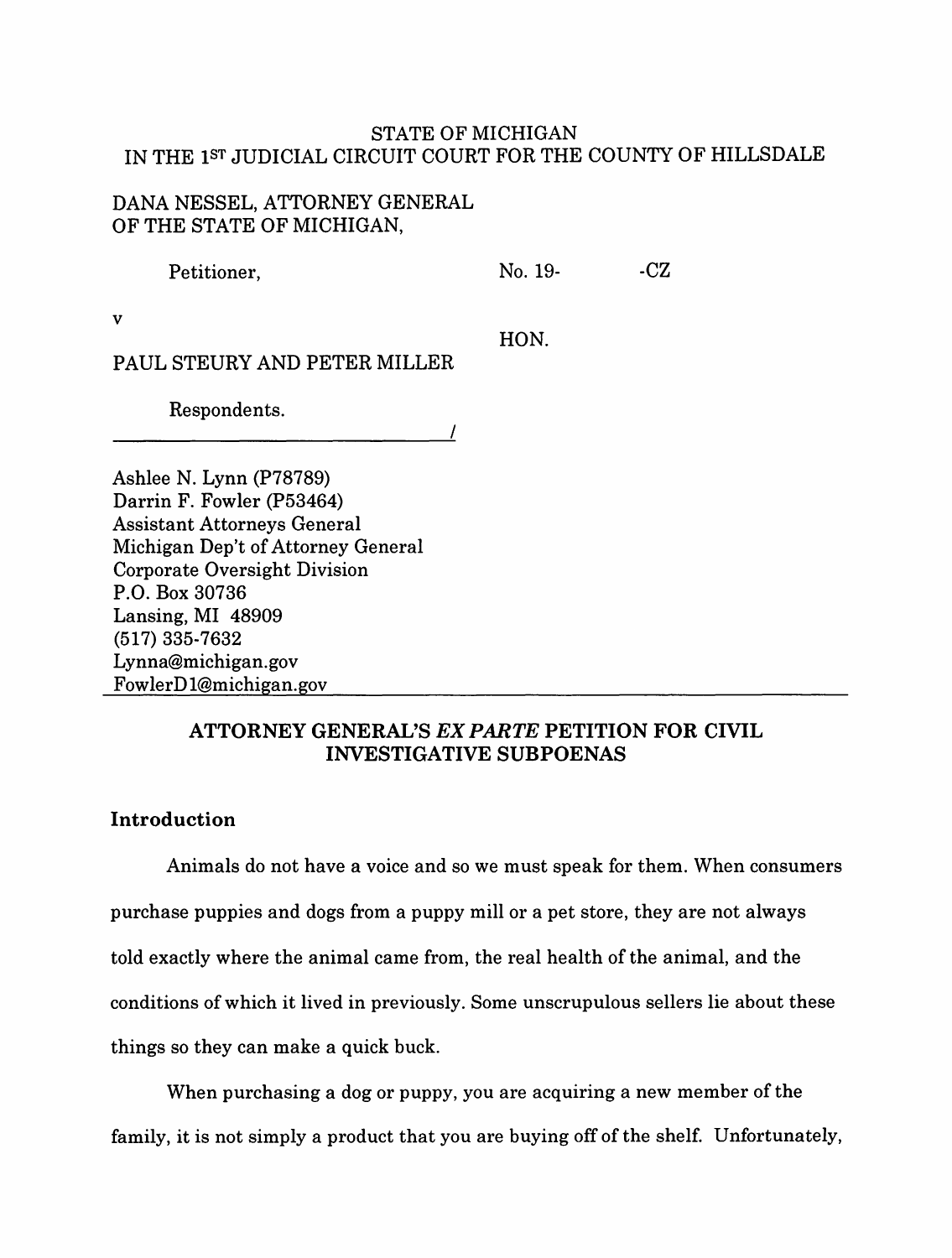not all consumers know what signs to look for when they are purchasing an animal to determine if it came from an illegal puppy mill or a reputable breeder, and Respondents rely on that fact. According to complaints that the Attorney General received, Respondents, Paul Steury (Steury) and Peter Miller (Miller), have been selling puppies and dogs to consumers, under the assertion that these animals are healthy and have been examined by a veterinarian. Respondents sell these dogs for over \$200.00 each, knowing that some if not most of the consumers, will have to pay high veterinary fees due to the health conditions of these animals. Additionally, Respondents indicate that the animals have been certified as a certain breed, which is not always the case. Thus, the Attorney General seeks this Court's authorization to proceed with an investigation under the Michigan Consumer Protection Act (MCPA), MCL 445.901 *et seq.* 

### **Parties, Legal Authority, and Venue**

1. The Michigan Attorney General is authorized to file an *ex parte*  petition with the Circuit Court requesting issuance of investigative subpoenas pursuant to Section 7 of the MCPA, MCL 445.907, which provides in pertinent part:

(1) Upon the *ex parte* application of the attorney general to the circuit court in the county where the defendant is established or conducts business or, if the defendant is not established in this state, in Ingham county, the circuit court, if it finds probable cause to believe a person has engaged, is engaging, or is about to engage in a method, act, or practice which is unlawful under this act, may, after *ex parte*  hearing, issue a subpoena compelling a person to appear before the attorney general and answer under oath questions relating to an alleged violation of this act....The subpoena may compel a person to produce the books, records, papers, documents, or things relating to a violation of this act. MCL 445.907(1).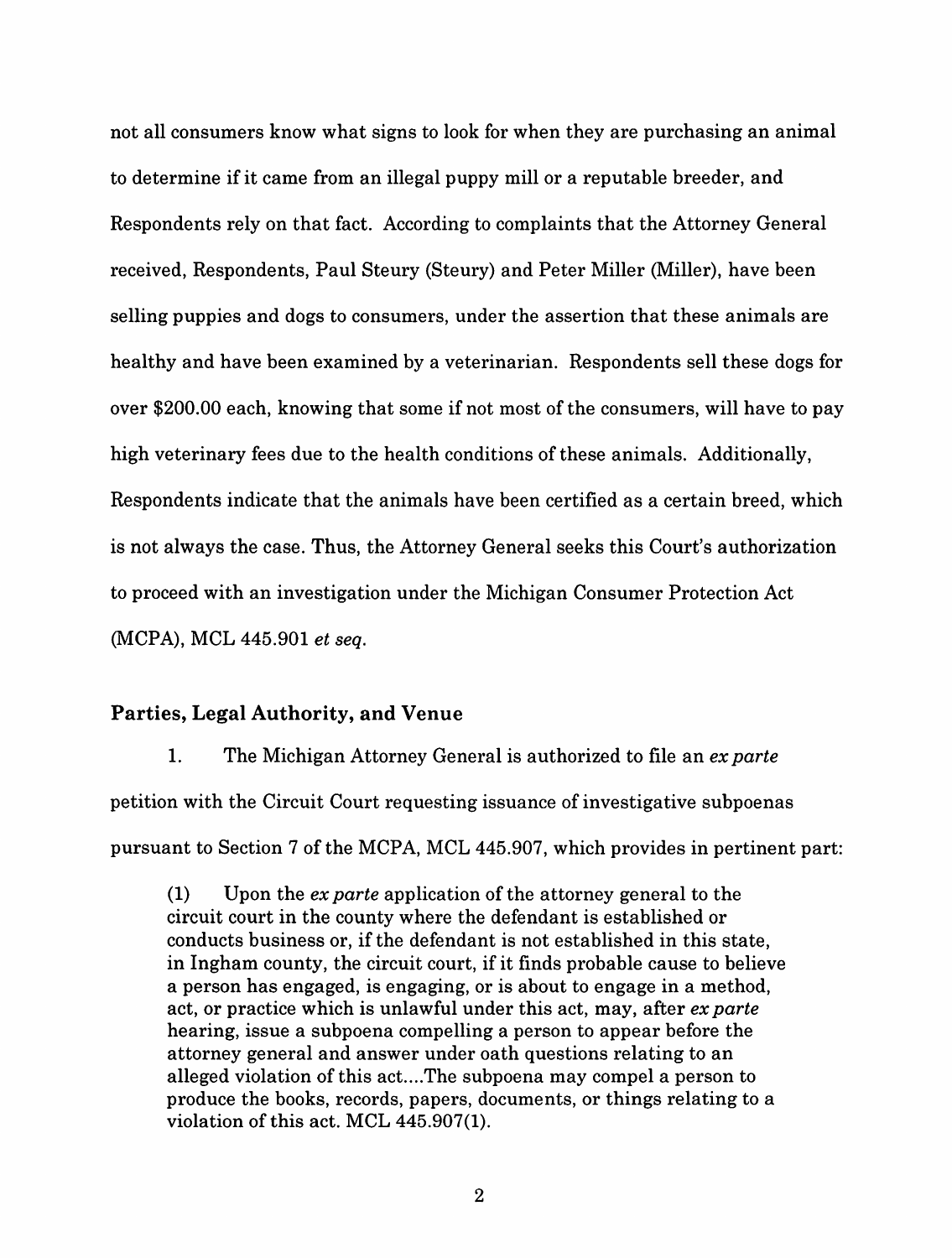2. For purposes of this investigation, the Respondents are Paul Steury (Steury) and Peter Miller (Miller). Steury owns the property where the dogs are bred and housed, and he is directly involved with the selling of the animals. Miller is Steury's driver and assumed business partner.

3. Respondents have their principal place of business in Hillsdale County, located at 5900 West Burt Road, Camden, MI, 49232. This puppy mill, however, is not a registered business in the state of Michigan. Thus, this Court is an appropriate venue in which to file this Petition.

4. As elaborated below, the Attorney General has probable cause to believe that the Respondents have engaged in patterns of misconduct constituting violations of multiple provisions of the MCPA. In numerous instances, evidence suggests the Respondents sold dogs that were sick; provided falsified documentation regarding breed, age, health, and vaccination history; and also sold dogs to pet stores, while not being licensed to do so. It is unknown as to how widespread these practices have been and how many consumers have been affected. The Respondents are not only tricking consumers into purchasing the animals, but possibly leaving consumers stuck paying hundreds or thousands of dollars in veterinary bills due to the hidden medical issues the animals may face. Further, there is probable cause to believe that the Respondents have engaged in a widespread pattern of selling sick and injured animals to consumers knowing full well that the animal was sick.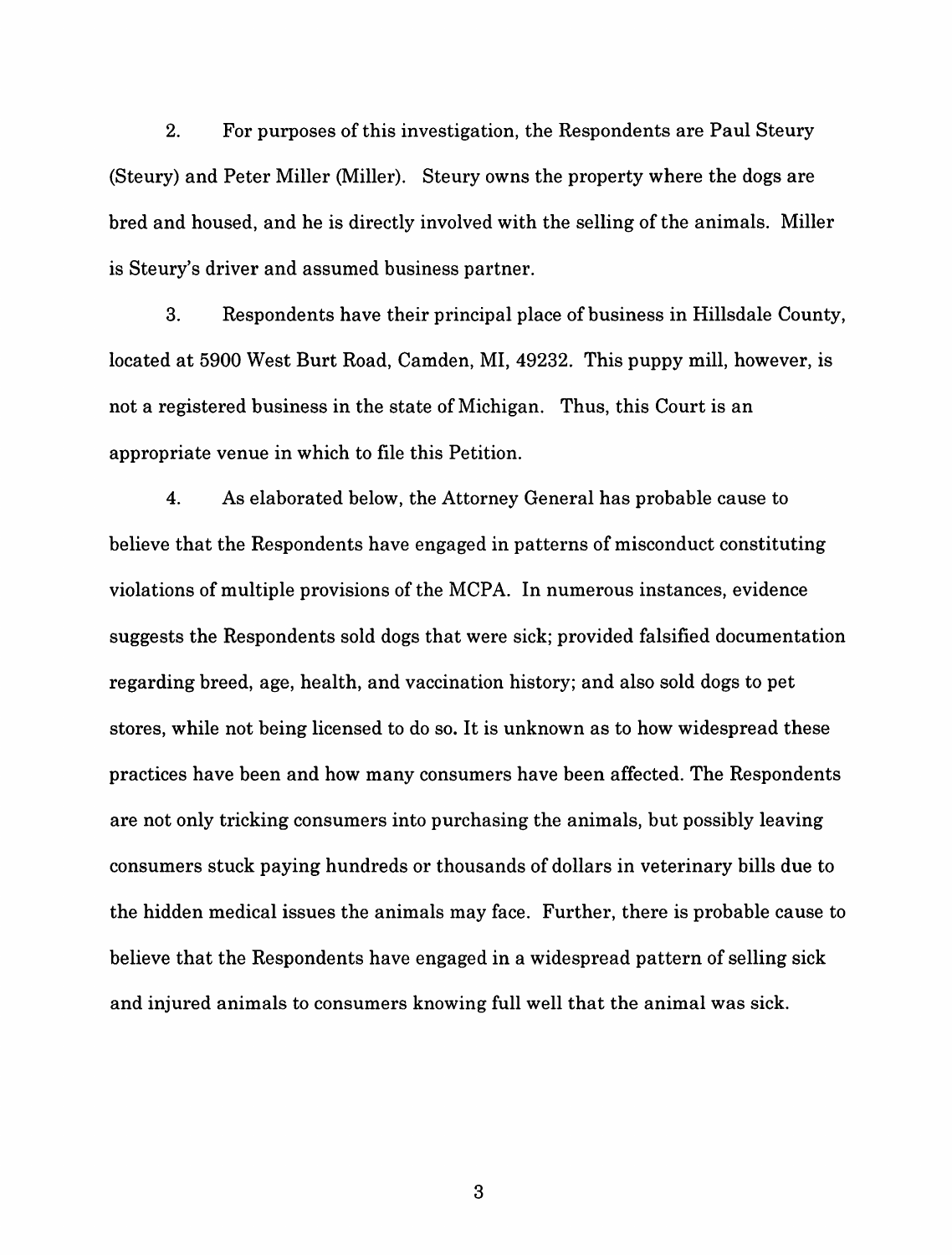#### **Factual Background**

5. In 2019, the Attorney General's office received three (3) complaints from consumers through the Humane Society of the United States and we received one (1) complaint that was filed with the Monroe County Sheriffs Office by employees of the Monroe Society for the Prevention of Cruelty to Animals. (SPCA).

6. Due to the troubling nature of the allegations, the Attorney General began informally gathering information about Respondents.

7. An affidavit was obtained from Katrina Stillwagon, the president of the Monroe SPCA. (See Katrina Stillwagon's Affidavit, attached as **Exhibit 1).** 

8. On February 15, 2019, Katrina and her co-worker were approached by the Respondents in the parking lot of the Monroe SPCA Adoption Center and Retail Store located at 293 W. Monroe Street, Dundee, MI 48131.

9. Respondents were selling five (5) puppies out of the back of Miller's vehicle. The puppies were being held in a filthy, rabbit-style cage and smelled of feces and urine. One puppy in particular seemed to have some neurological issues, however Steury told Katrina that one was not for sale.

10. Katrina set up a time to meet the Respondents the next day to purchase the five (5) puppies, for \$275.00 each. Katrina bought all five (5) puppies and took them to the Allegan Veterinary Clinic. All five (5) puppies tested positive for Giardia and other health issues. **(See Exhibit lA).** 

11. The Respondents provided individual health records for each puppy. As the veterinarian at the Allegan Veterinary Clinic examined each puppy, she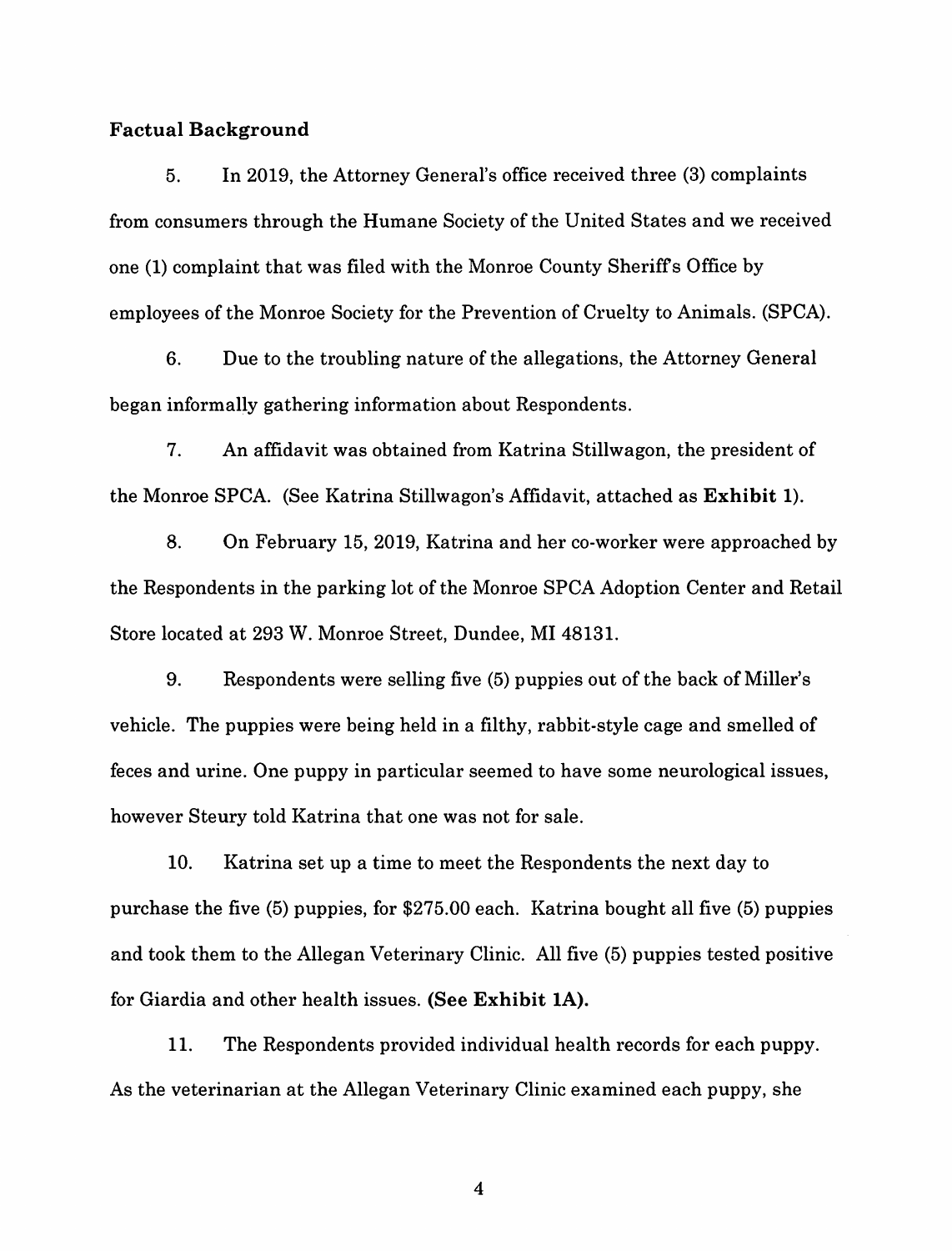found that the health records were most likely false and that these puppies were not healthy, and possibly had not been vaccinated, as the health records had indicated. (See Exhibit IB).

12. In March, Steury contacted Katrina regarding the sale of seven (7) Newfoundland and Poodle mix puppies. On March 22, 2019 Katrina met with the Respondents at the Monroe SPCA Adoption Center and Retail Store and purchased all seven (7) puppies for \$2,000.00. The puppies were again in small, filthy, wire cages and smelled of urine and feces. Respondents gave Katrina documents saying they were the health records for each puppy. **(See Exhibit IC).** 

13. All seven (7) puppies were taken to the Monroe Veterinary Clinic and examined by Dr. Bhupinder Pelia. All seven (7) puppies tested positive for Giardia infections and were malnourished. **(See Exhibit ID, IE and IF).** The veterinarian determined that these puppies were not healthy, and possibly had not been vaccinated, as the health records supplied by Respondents had indicated.

14. During the veterinarian examination of the seven (7) puppies Steury called Katrina regarding another puppy that was for sale. Katrina previously asked about this puppy during the last buy, as it was in the back of the van, but was told this puppy was being sold in Ypsilanti. Steury and Katrina met at the McDonalds in Dundee, Michigan that day and Katrina purchased the one (1) puppy. Steury said he had been using Cannabidiol 125 on this puppy's eyes. Steury did not provide any health records to Katrina regarding this puppy. A vision test was done on the puppy and the veterinarian determined that his eyes most likely had been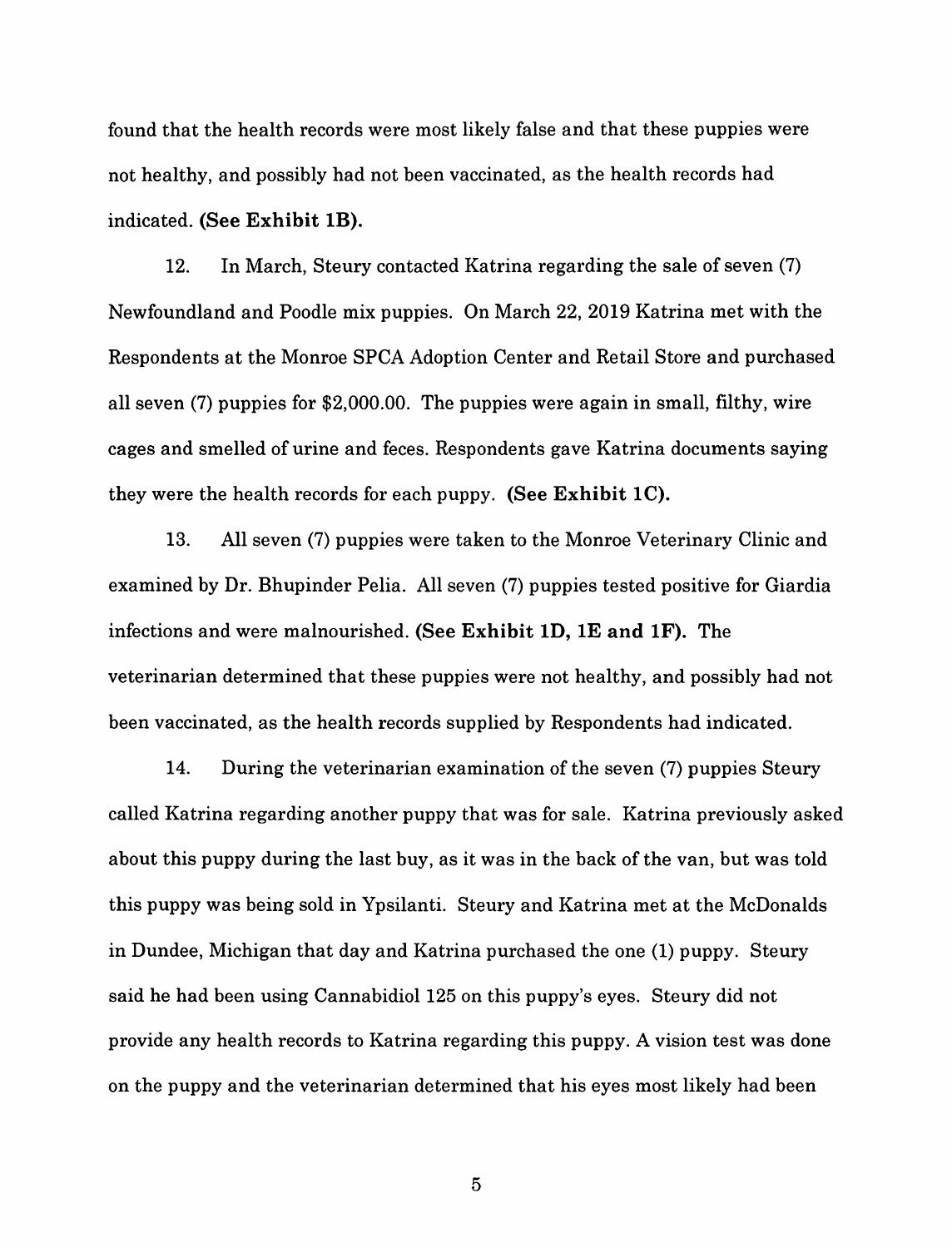damaged due to a non-veterinary prescribed treatment, possibly the Cannabidiol 125. **(See Exhibit lG and lH).** 

15. On April 11, 2019 Katrina planned to meet the Respondents at the Monroe SPCA Adoption Center and Retail Store to purchase (7) more puppies. However, the day before the meeting, Steury called Katrina and informed her that he only had three (3) puppies left, as he sold the other four (4) to someone else who offered more money. Katrina still met with the Respondents and while they used a different vehicle, the puppies were kept in the back in small, filthy cages, smelling like urine and feces. Steury gave Katrina documents he said were health records for the three (3) puppies. **(See Exhibit 11).** 

16. Katrina took the puppies to the Monroe Veterinary Clinic where they were examined by Dr. Bhupinder Pelia, who found that all three (3) puppies tested positive for Guardia. **(See Exhibit lJ and lK).** The veterinarian determined that the Individual Health Records provided by Steury were likely false and that these puppies were not healthy, and possibly had not been vaccinated, as the health records had indicated.

17. On July 18, 2019 Steury invited Katrina to his property to purchase some dogs and puppies. While on the premises she observed more than one hundred (100) dogs, most in dire conditions. The animals were confined to four different areas. Moreover, the two outdoor pens did not have any protection from the elements and the dogs, some of which were pregnant, were heavily panting and in rough condition, as the temperature that day was nearing ninety (90) degrees.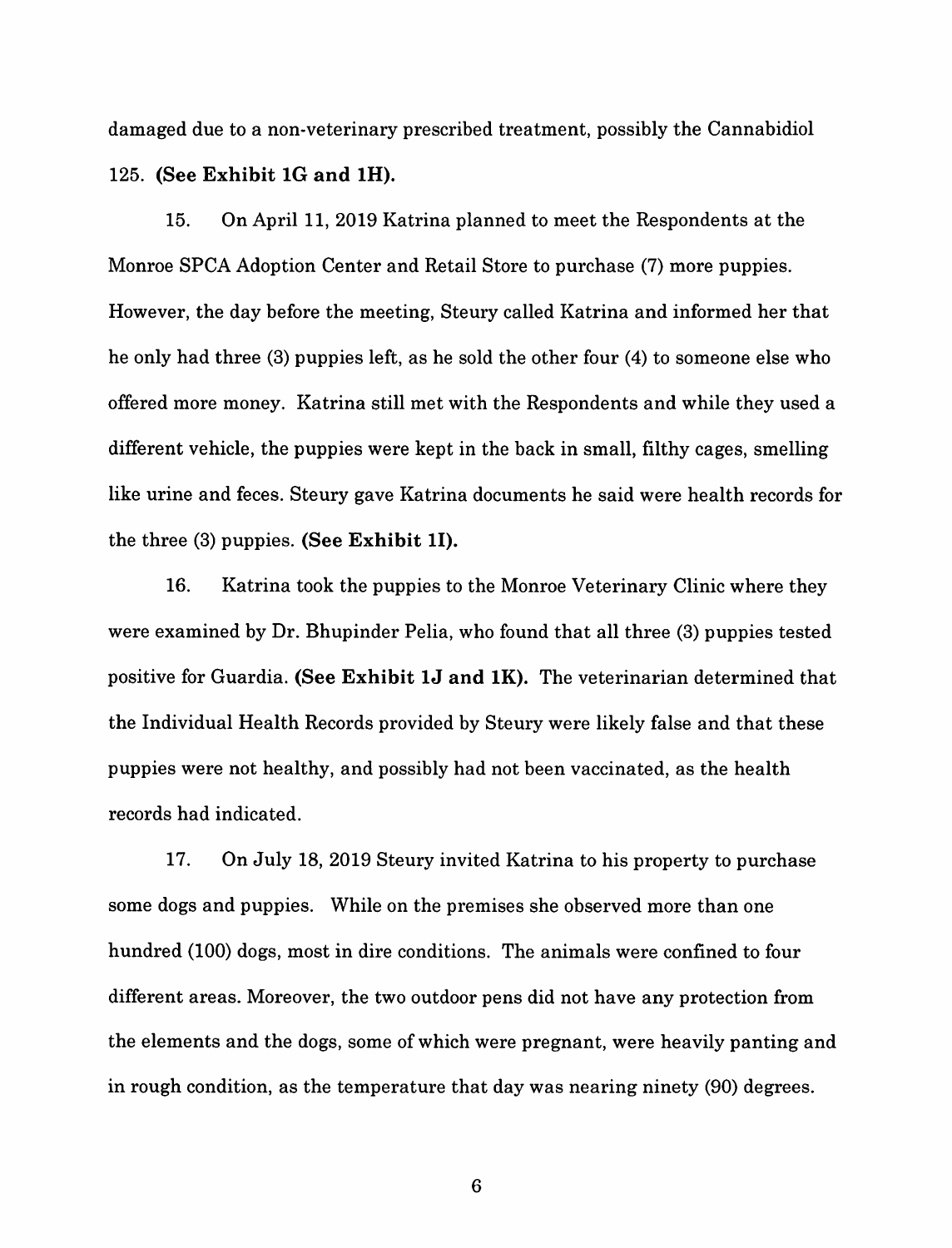The two indoor areas smelled like urine, feces and vomit, and were extremely hot. The animals did not look healthy and Katrina thought that one of the puppies may have been dead.

18. Steury told Katrina that his two sons lived nearby and housed more of his animals. Katrina bought sixteen (16) dogs from Steury that day. Miller was not present during this transaction.

19. The Michigan Humane Society took five (5) of the dogs and Katrina took the remaining eleven (11) to the Monroe Veterinary Clinic. Dr. Bhupinder Pelia examined the dogs and found that many of them tested positive for Giardia, Coccidia, and other health problems. **(See Exhibit lL).** It is Dr. Pelia's professional opinion that "the puppies were not kept in healthy or sanitary conditions." **(See Exhibit lM).** Katrina did not initially receive any individual health records for these dogs. However, after Katrina requested them from Steury, Miller dropped off fifteen (15) individual health records to Katrina at the Monroe SPCA. Each record included a specific schedule for different vaccinations, but no name or breed were listed, meaning that these health records were not for any specific dog. **(See Exhibit lN).** 

20. Respondents contacted Katrina over a dozen times on September 23, 2019 and Steury told her that a deputy from the Hillsdale County Sheriffs Office came out to his property a week prior and instructed him to get rid of some of his dogs. Steury pleaded with Katrina to take eighteen (18) dogs and told her not to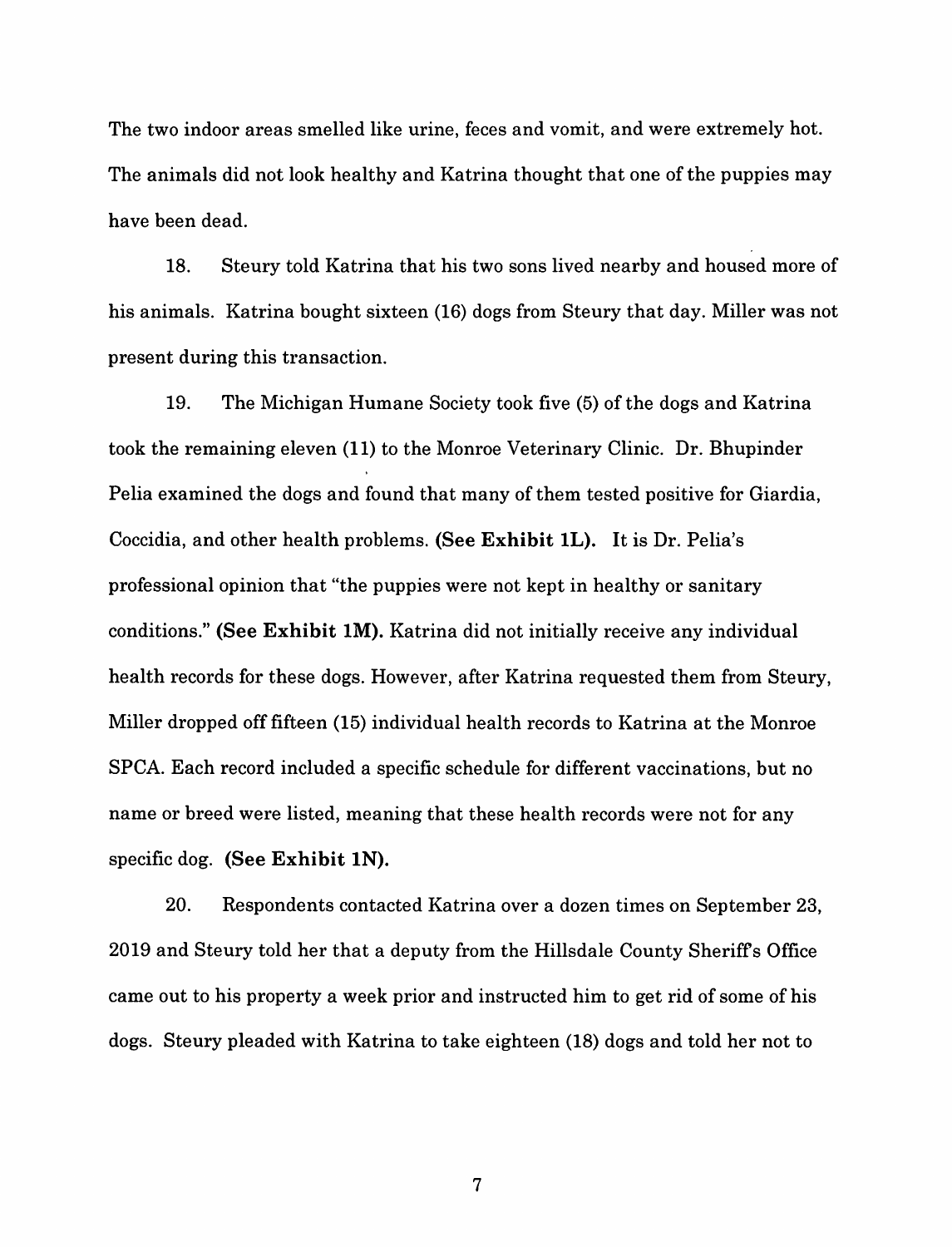worry about payment at this time. Steury then told her that any dogs he couldn't get rid of by the end of the next day he would move to his son-in-law's property.

21. Steury indicated to Katrina that they were selling these dogs to pet stores in the general area. Katrina specifically went to one of the pet stores and saw a puppy that she knew the Respondents previously had in their possession.

22. There is probable cause to believe the Respondents are violating the MCPA. As explained in this Petition, the Attorney General has probable cause to believe Respondents have engaged in the following unfair and deceptive trade practices that are prohibited under the MCPA:

(e) Representing that goods or services are of a particular standard, quality, or grade, or that goods are of a particular style or model, if they are of another.

(s) Failing to reveal a material fact, the omission of which tends to mislead or deceive the consumer, and which fact could not reasonably be known by the consumer.

(bb) Making a representation of fact or statement of fact material to the transaction such that a person reasonably believes the represented or suggested state of affairs to be other than it actually is.

(cc) Failing to reveal facts that are material to the transaction in light of representations of fact made in a positive manner.

[MCL 445.903(1)].

23. Steury and Miller are selling sick animals to consumers while holding

them out to be healthy animals that have been cleared by a veterinarian.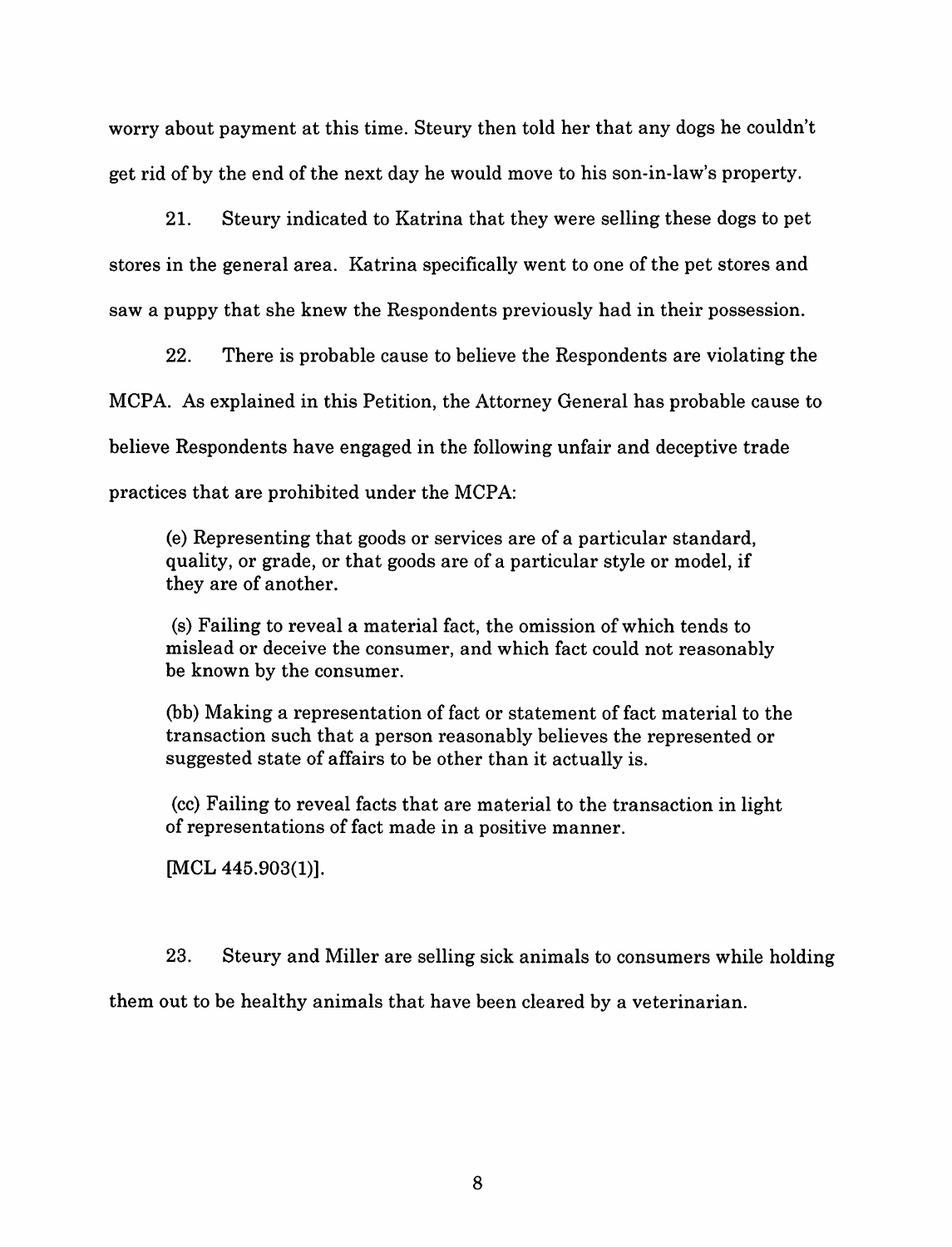24. Neither Steury nor Miller are licensed through the United States Department of Agriculture to sell animals to pet stores, however upon information and belief they are selling dogs and puppies to many pet stores in the area.

25. From the consumers' perspective, the amount of money involved here may not be large at first, but the veterinary bills that they might incur due to the unfair and deceptive actions of the Respondents could be quite large. It is unknown at this time how many potential consumers might have been affected.

### **Conclusion and Relief Sought**

The Attorney General's goal is to develop a sufficient enough understanding to commence a lawsuit expeditiously that includes all necessary and appropriate defendants, and the assertion of well-developed claims leading to prompt relief for affected consumers. Based on the above, the Attorney General seeks a subpoena compelling Respondents to provide (1) a list of all consumers that they have sold animals to within the past year, (2) copies of any vaccination, health, and veterinarian records that the Respondents have provided to consumers, (3) a list of stores that to which Respondents have sold dogs or puppies, and (4) an order authorizing an inspection at Steury's property of all puppies and dogs by a veterinarian from the Humane Society of Michigan who will be assisting the Attorney General in this investigation..

The Attorney General also seeks investigative testimony from both Respondents, to gain more information about their business practices.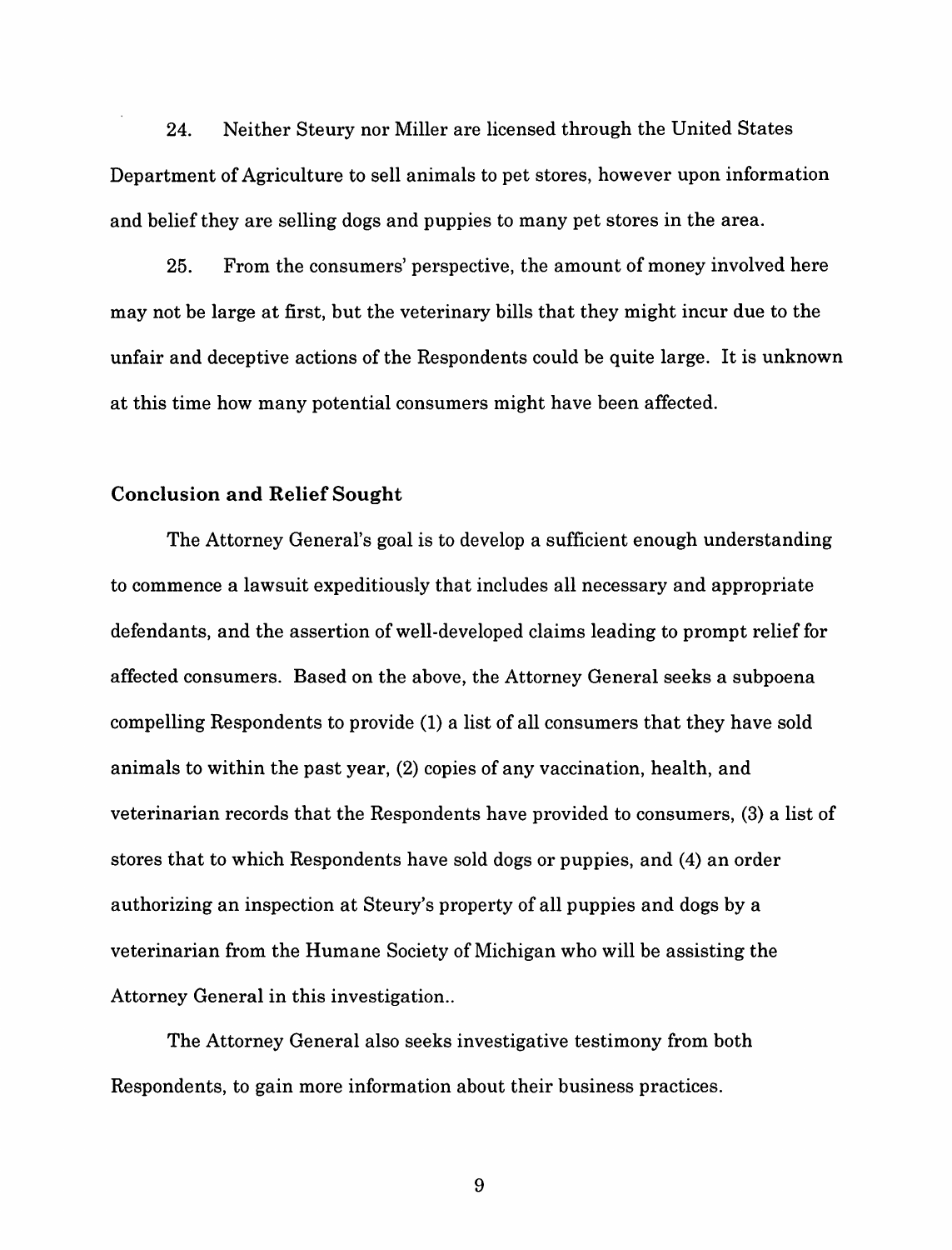Finally, the Attorney General asks for the authority to issue further subpoenas as warranted based on the evidence obtained during the course of the investigation.

Respectfully submitted,

**DANA NESSEL** Attomney General

P.O. Box 30736 Lansing, MI 48909

(517) 335-7632

Ashlee N. Lynn (P78789) Darrin F. Fowler (P53464) **Assistant Attorneys General** Michigan Dep't of Attorney General

Corporate Oversight Division

Dated: September 24, 2019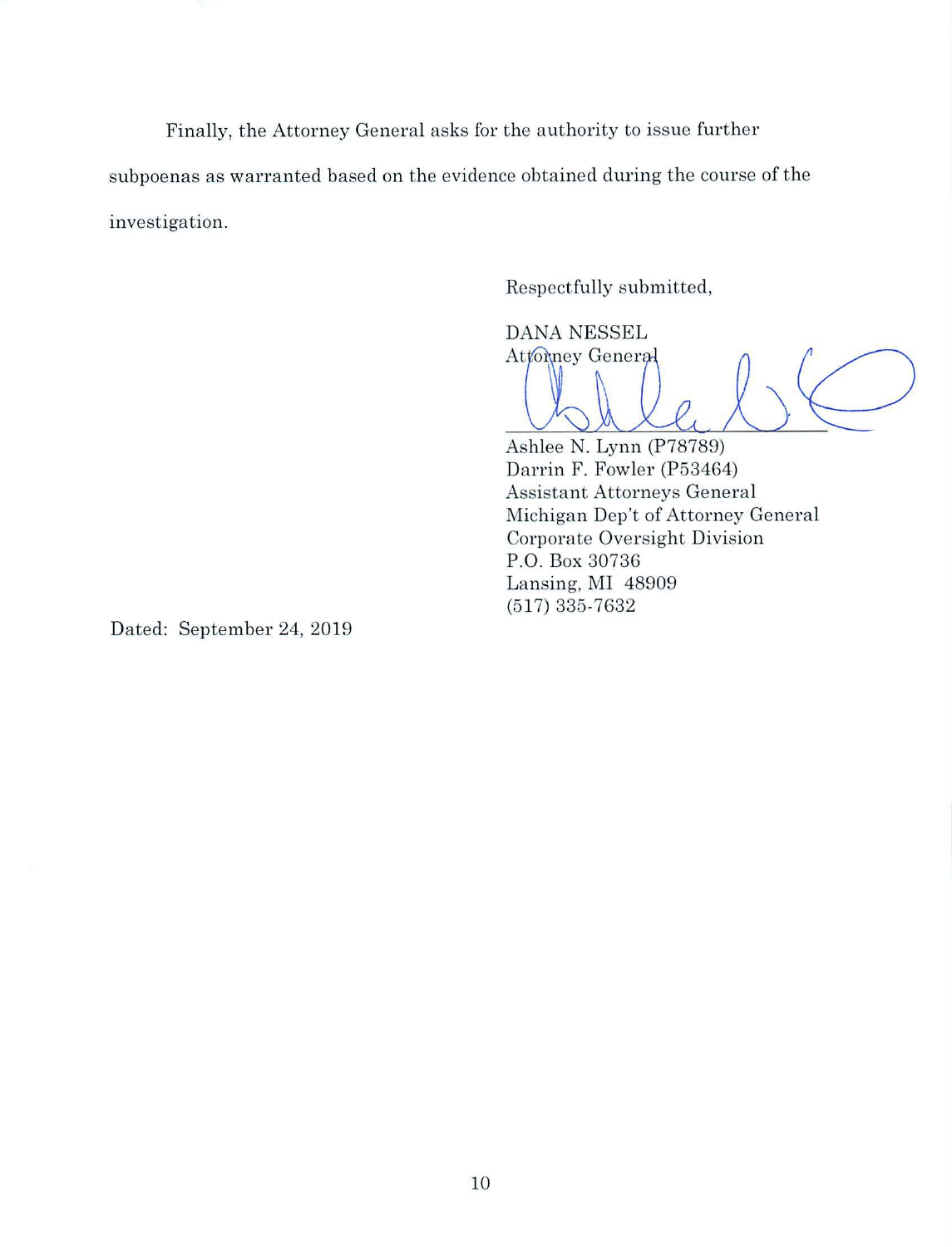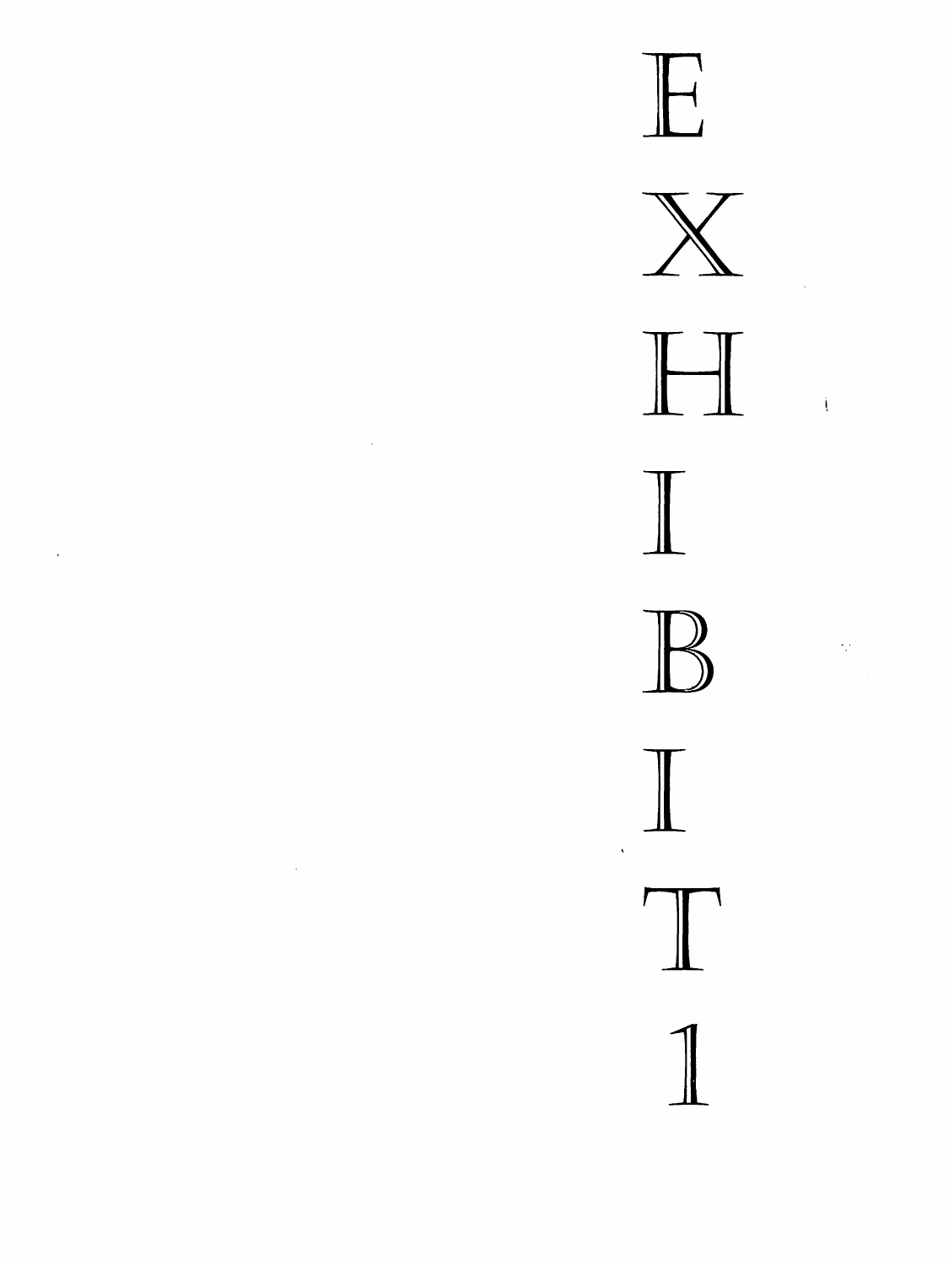### AFFIDAVIT OF KATRINA STILLWAGON

Katrina Stillwagon being first duly sworn, deposes and says as follows:

 $1.$  I am a Michigan resident and I am the President of the Monroe Society for the Prevention of Cruelty to Animals (SPCA).

2. On February 15, 2019 Monroe SPCA Vice President Tammy Bennett and I were approached by Paul Steury (Steury) and Steven Miller (Miller) in the parking lot of the Monroe SPCA, located at 293 W. Monroe Street, Dundde, MI 48131.

3. Steury indicated to me that they had puppies for sale in the back of their van and wanted to know if I would be interested in purchasing the puppies.

4. Miller stayed in the vehicle and Steury exited the vehicle and showed  $\cdot$  me the six (6) puppies that were for sale in the back of the van.

5. All six (6) puppies were tightly huddled together in a small, filthy wire cage.

6. I could immediately smell urine, vomit and feces when Stevery opened the door and I observed that the puppies were shaking.

7. One of the puppies, a Red Merle Aussie mix, seemed to be  $\frac{1}{2}$  aving motor/neurological problems. When asked about the puppy, Steury indicated he probably wouldn't sell that puppy.

8. I discussed prices with Steury and set up a time to meet for the following day to purchase the puppies. I then exchanged phone numbers with Steury through Miller.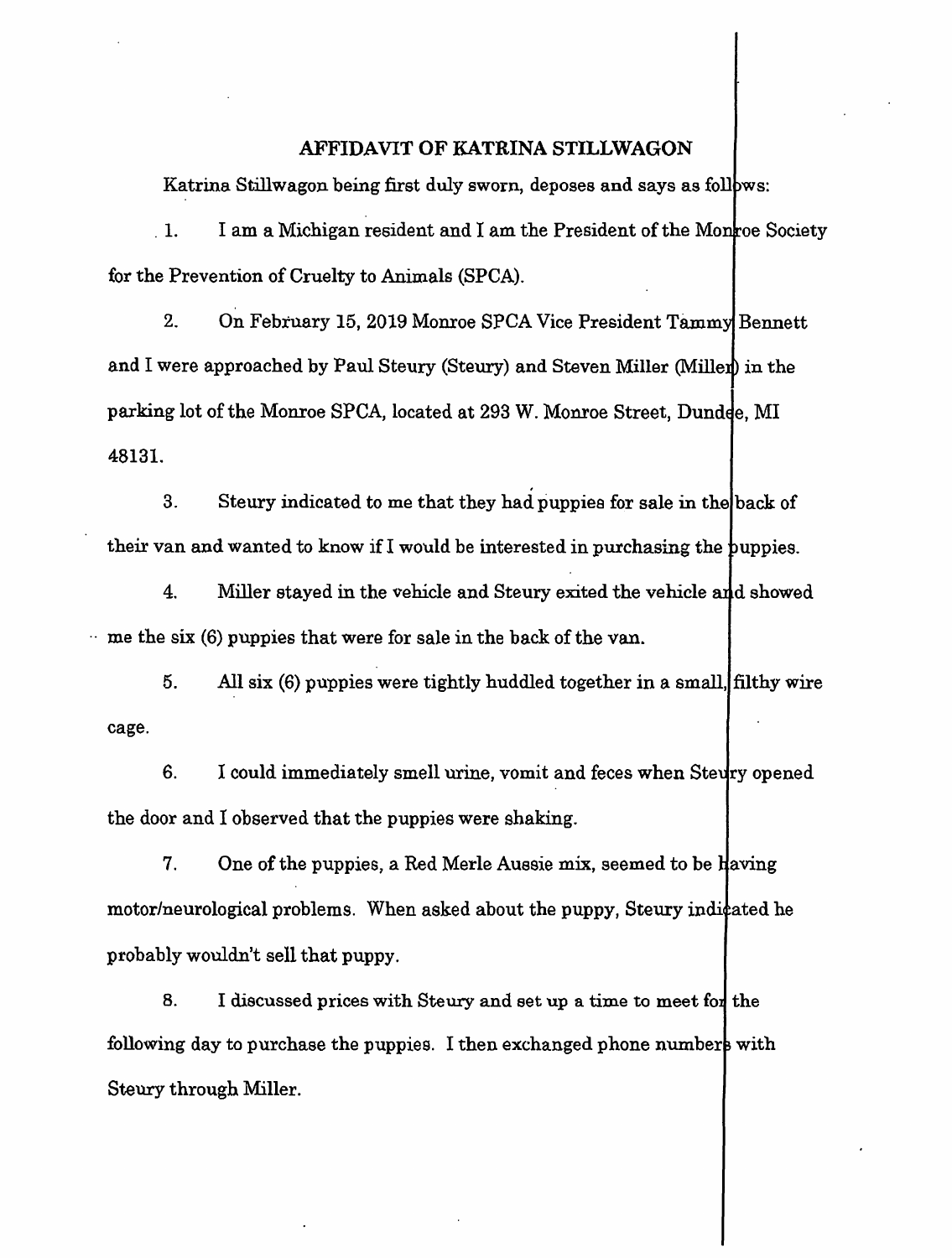9. On February 16, 2019 Miller arrived without Steury at the Monroe  $SPCA$  with five  $(5)$  puppies. I tried to negotiate a lower price, which Miller told me he could not accept on behalf of Steury. I then bought the five  $(5)$  puppies from Miller for \$1,250.00.

10. The President of Luvnpupz, Carri Shipaila arrived at Monroe SPCA to help me transport the five (5) puppies to the Allegan Veterinary Clinic. Veterinary records have been included as Attachment A. For identification purposes, this group of puppies were named the ''Backstreet Boys".

11. All of the puppies tested positive for Giardia and a host of other issues.

12. I received individual health records for all five  $(5)$  puppies, included as Attachment B. The veterinarian could not verify that the puppies had actually been given the vaccinations that the health records indicated they had received and could not verify that the correct breed had been listed. The veterinarian did conclude that the ages of the puppies did not match the health records.

13. In March I was contacted by Steury regarding another potential sale of seven  $(7)$  puppies that were Newfoundland and Poodle mixes (Newfy-poos) that were 10-12 weeks of age. I negotiated a price for all seven  $(7)$  in the amount of \$2,000.00.

14. On Friday March 22, 2019 I met Steury and Miller at the Monroe  $SPCA$  to purchase the puppies. Carri Shipaila was also present, along with . . volunteer Rhonda Hannahs. The seven  $(7)$  puppies were in the back of the van,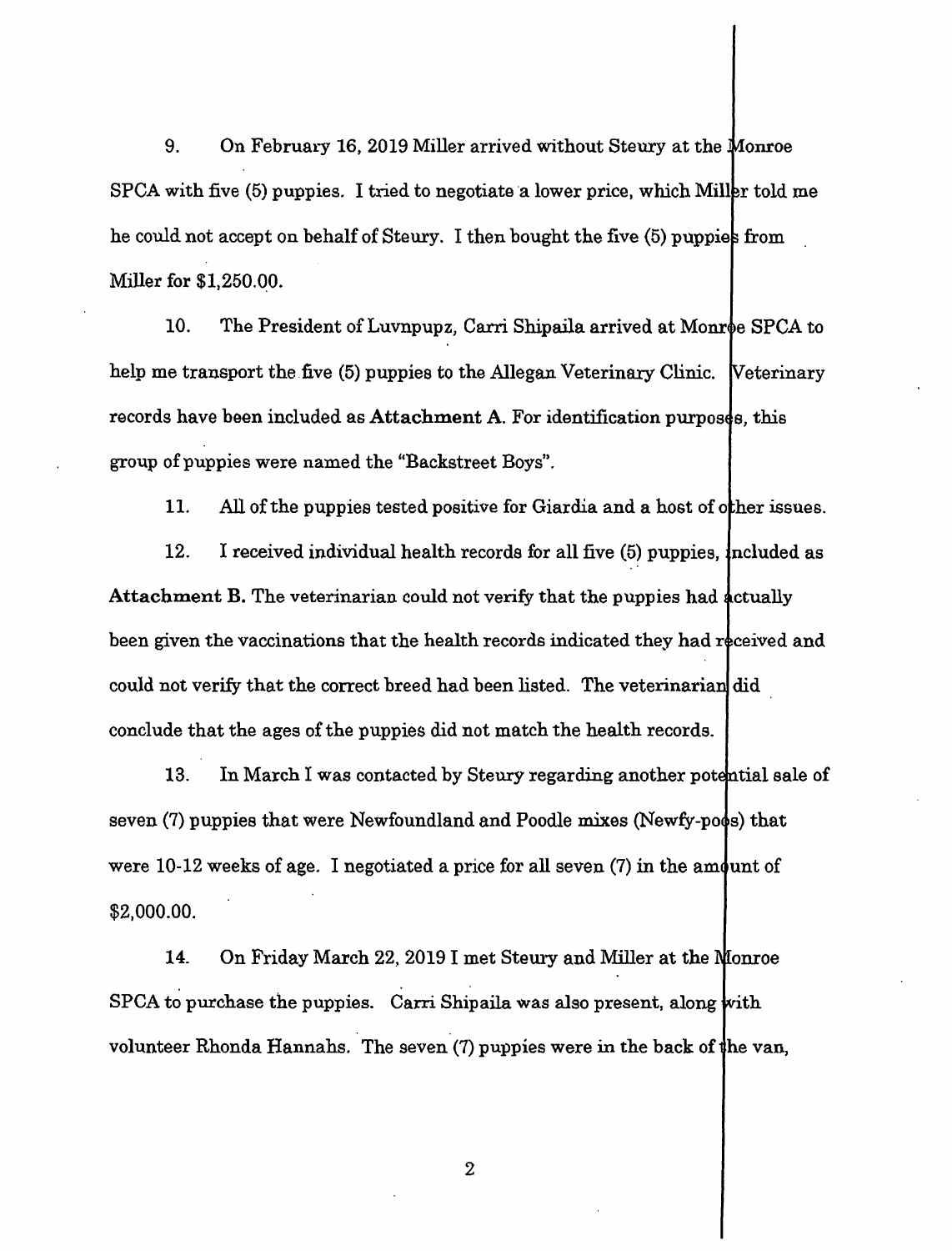again in filthy, wire cages, and also some plastic carriers. The cages/carriers were too small for the puppies; as they could not stand up or turn around easily, if at all.

15. I could immediately smell urine, feces and vomit when Steury opened the back door. The puppies were all huddled together, completely frozen and quiet. Steury ripped the puppies from the cages, injuring one in the process, and handed them to us. We brought them inside the Monroe SPCA to quarantine them. I paid  $$2,000.00$  for the seven (7) puppies. For identification purposes, these puppies are referred to as "The Millers".

16. I noticed that there were some other cages in the back of the vehicle, one with a young German Shepherd mix inside, with vomit dripping fro visibly dirty and very still. The carrier was too small for this dog as I observed the dog hunched over, not being able to sit up straight. I later learned that there was also another puppy behind him in the small carrier. I offered to buy the German Shepherd mix puppy but was told by Miller, who stayed in the vehicle, that the three puppies in the van,  $(1 \text{ could only see one})$ , were already promised to someone in Ypsilanti. Steury then gave me the individual health records for all seven (7) puppies. The individual health records are :included as **Attachment C** 

17. Steury closed the door of the vehicle and stated he had more puppies for sale and possibly some adult dogs as well. I tried to get as much information from him as possible regarding the breeds and health of the individual dogs. Steury tried to sell me a Red Stud Poodle for \$1,500.00 and as incentive he said he would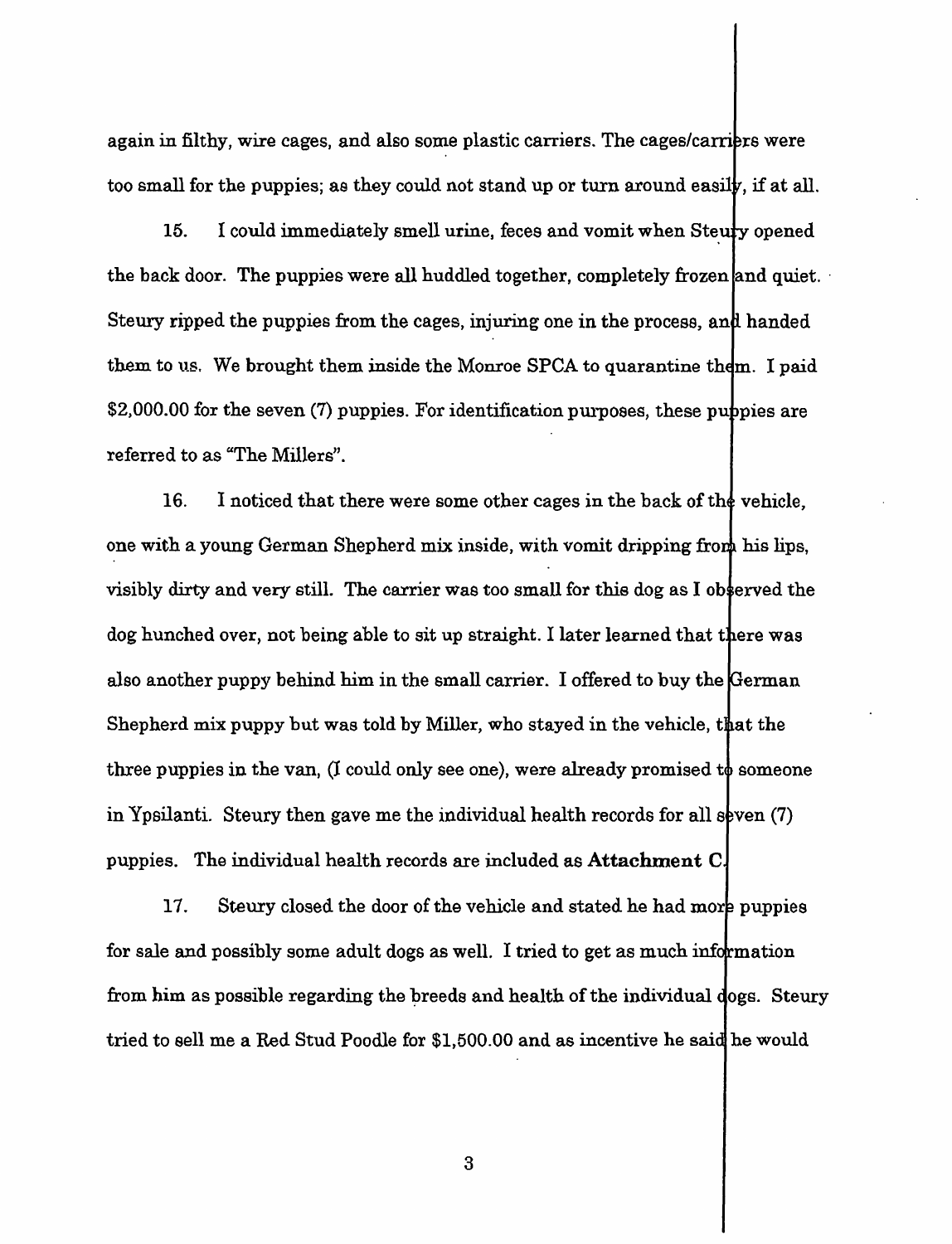sell me a miniature Aussie for  $$200.00$ . I said I was interested, and he said he would call me in a couple weeks.

18. All seven (7) puppies that I had just purchased were taken to the Monroe Veterinary Clinic and were examined by Dr. Bhupinder Pelia. All seven (7) puppies tested positive for Giardia infections and were malnourished. The initial veterinary records, updated veterinary records and a letter from the veterinarian are included as Attachments D, E and F. The veterinarian could not verify that the puppies had been given any vaccinations. The veterinarian did not review the individual health records for these puppies prior to examination.

19. During the veterinary exam of the seven (7) puppies I received a call from Steury asking if I was interested in buying an English Bulldog puppy that was previously being sold to someone in Ypsilanti. Steury said the sale fell through and he said that something was wrong with the dog's eyes. I told Steury that I would pay \$200.00 for the puppy and he agreed to the price. We met at the McDonald's in Dundee, Michigan and Steury yanked the puppy out of the filthy cage from the back of Miller's vehicle and held the puppy by her leg. The puppy was clearly in distress but Steury showed no emotion or reaction to the puppy's cries. I purchased the puppy and Steury continued to talk to me. He took a bottle out of his pocket that was labeled as Cannabidiol 125. Steury asked me if I planned on treating the puppy's eyes, and I said yes. Steury mentioned that he used the Cannabidiol  $125~\text{to}$ treat this dog and it had helped. No health records were provided for this puppy, as Steury said he left them with someone else. I took the puppy to the Motroe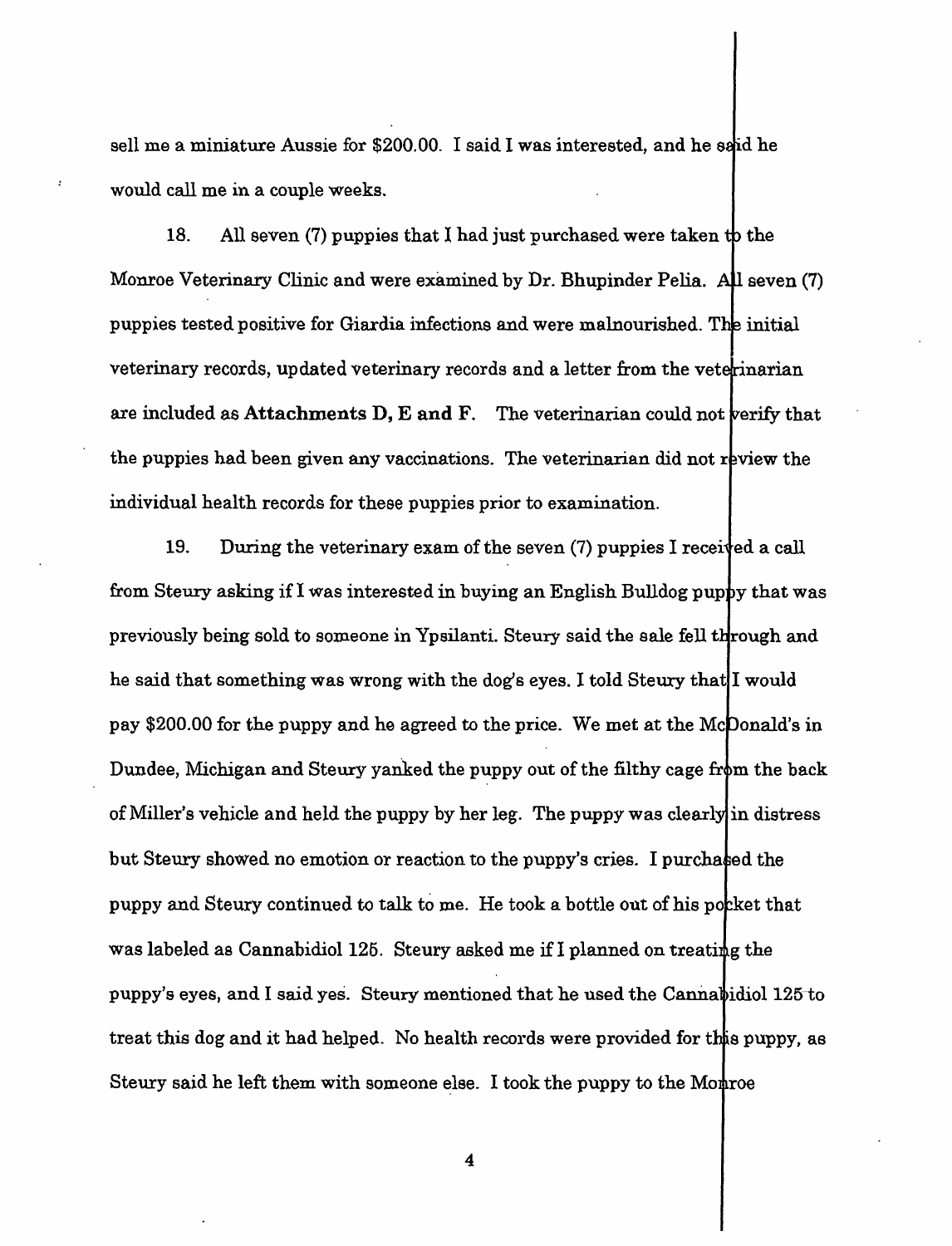Veterinary Clinic. A vision test was done on the puppy and the veterinarian determined that her eyes most likely had been damaged due to a non-veterinary prescribed treatment, possibly the Cannabidiol 125. A letter from the veterinarian and the veterinary records are included as Attachments **G and H.** 

20. Steury continued to call me offering other sales of different puppies and adult dogs. We scheduled a meeting for the sale of seven (7) puppies for April 11, 2019 at the Monroe SPCA. I negotiated a price for each of the puppies, however the day before the meeting Steury called me to tell me he only had three  $(3)$  puppies left, because he sold the other puppies to other individuals who were willing to pay a higher price. I met with Steury and Miller on April 11, 2019 at the Monroe SPCA and Steury began unloading the three  $(3)$  puppies. I placed them into a quarantine pen and then paid Steury. This time Miller was driving a different vehidle, specifically a Chevrolet pickup truck, however the back-seat area of the cab smelled of urine and feces and the cages where the puppies were being held wer Steury gave me the health records for the three (3) puppies and then he about other dogs that he had available for purchase. The individual he are included as **Attachment** I. I asked him to call me later about the and he left the premises. Shortly thereafter the puppies were taken to the Monroe Veterinary Clinic and were examined by Dr. Bhupinder Pelia, who found that the three (3) puppies were positive for Giardia infections. The veterinary redords and a letter from the veterinarian are included as **Attachments J and K.** Fo identification purposes, these puppies are known as "The Noodles."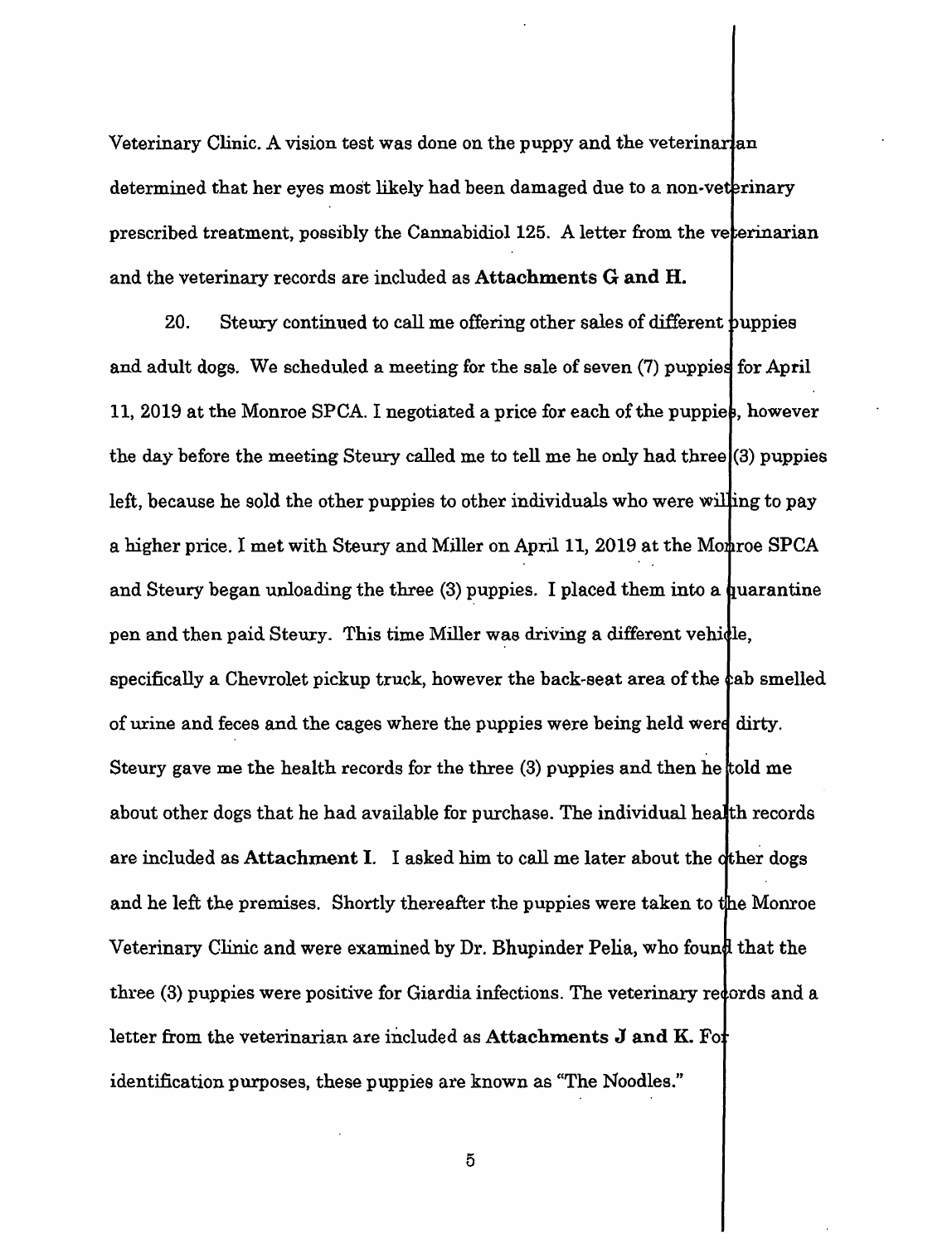21. The veterinarian could not verify that the puppies had actually been given the vaccinations that the health records indicated they had received and could not verify that the correct breed had been listed. On July 18, 2019 Steury invited me and two others to his property to look at and potentially buy several adult breeding dogs, as well as some puppies. I went to his property and was there for approximately two  $(2)$  hours. During that time, I observed more than one hundred (100) dogs on the premises.

22. While on the property, I observed that there were four  $(4)$  different areas where Steury kept the dogs. There was a "puppy building" which dontained several pens where adult dogs were being held while nursing their pupples. A few of the pens contained only puppies. The temperature that day was already nearing ninety  $(90)$  degrees. The heat in this building was stifling and there was little to no air circulation. The stench of urine and feces was almost too strong to stomach. It was difficult to breathe and there were flies everywhere. The adult dogs in this building were visibly panting, some heavily. All the dogs were dirty and caked with urine and/or fecal matter. Some of the dogs were so heavily matted that I could not discern what breed they were. I was able to come back to this building by myself an hour or so later and I went to each pen to check on the puppies. When I touched them, they were listless and warm to the touch. Some of the dogs were restrained in their pens, and therefore I was unable to touch them.

23. The "breeding building" was attached to the puppy building and housed primarily adult dogs in pens, but one pen had at least five (5) puppies, one of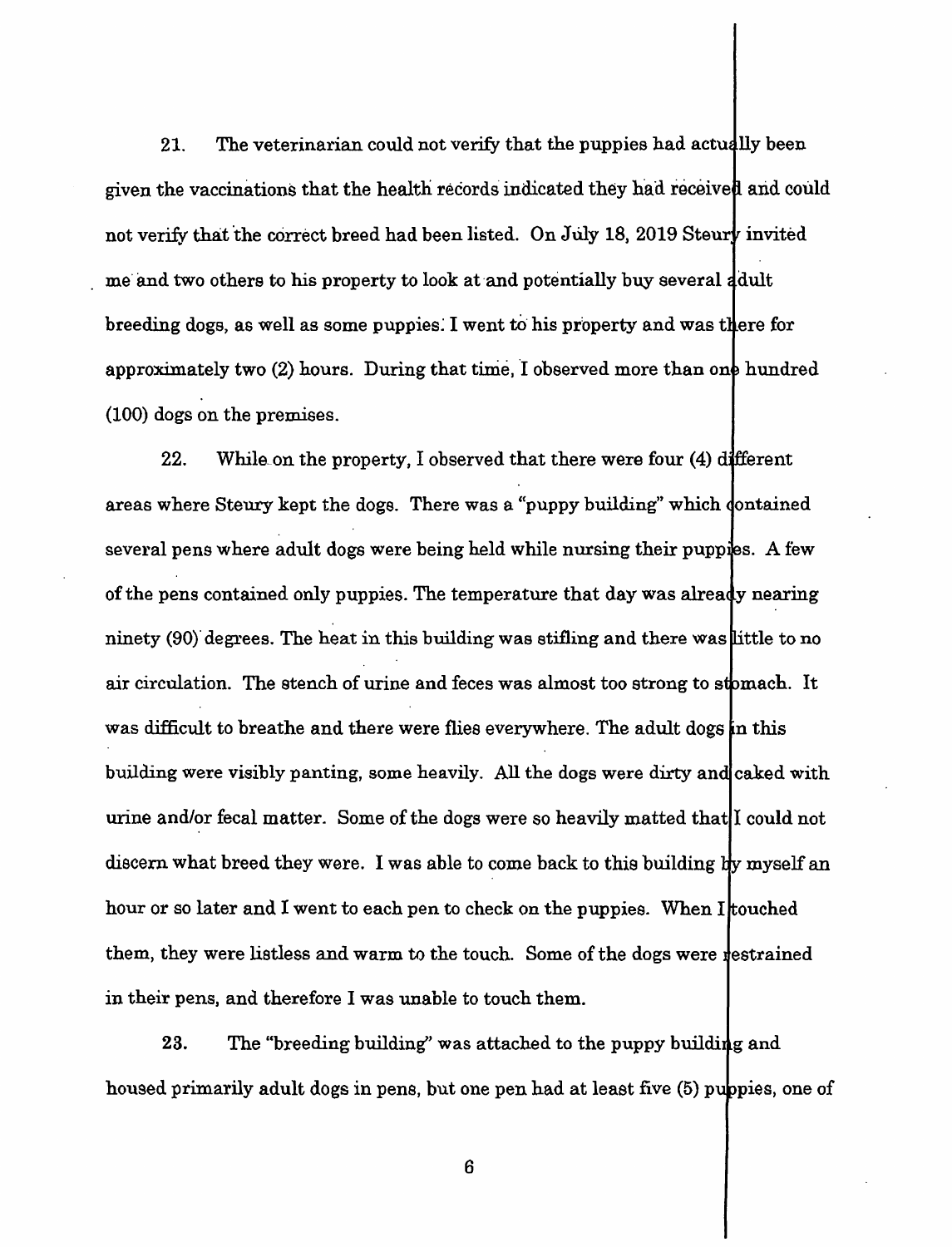which seemed to be deceased, as it was not moving. I asked Steury about the puppy and he told me that all of the puppies in that particular pen were being treated for an illness and would not allow me to purchase the puppies nor was I allowed to pick. them up. It was extremely hot in this building, the flies still plagued u dogs, and I could still smell urine and feces. A couple of the dogs being kept in this building seemed visibly afraid of us and seemed extremely anxious and distressed. It was traumatizing for me to witness the conditions of these dogs, as well as the manner in which they were being handled. I have been doing this work for more than twenty (20) years and this day still haunts me. One dog in particular had recently been shaved, however not with trimmers but rather it appeared it was done by hand with some kind of shears and he was extremely scared of  $\psi$ s.

24. The next area was a fenced in outdoor yard that contained four  $(4)$ large young dogs. Steury said the dogs were Newfy-poos, approximately five (5) months old, and he was willing to sell us only one of them, as the others would be used for breeding soon. This outdoor area had no shelter for protection from the elements and had no water or food.

25. The last area was another fenced in outdoor yard that had more than six  $(6)$  large dogs, said by Steury to be purebred adult females, and four  $(4)$  of them were confirmed pregnant. This outdoor area also had no protection from the elements and no food or water. There were large, deep holes in the dirt  $\frac{1}{k}$ n this area, presumably dug by the dogs, in which the dogs were laying. The dogs were all heavily panting and visibly distressed. One of the adult dogs had fresh wounds on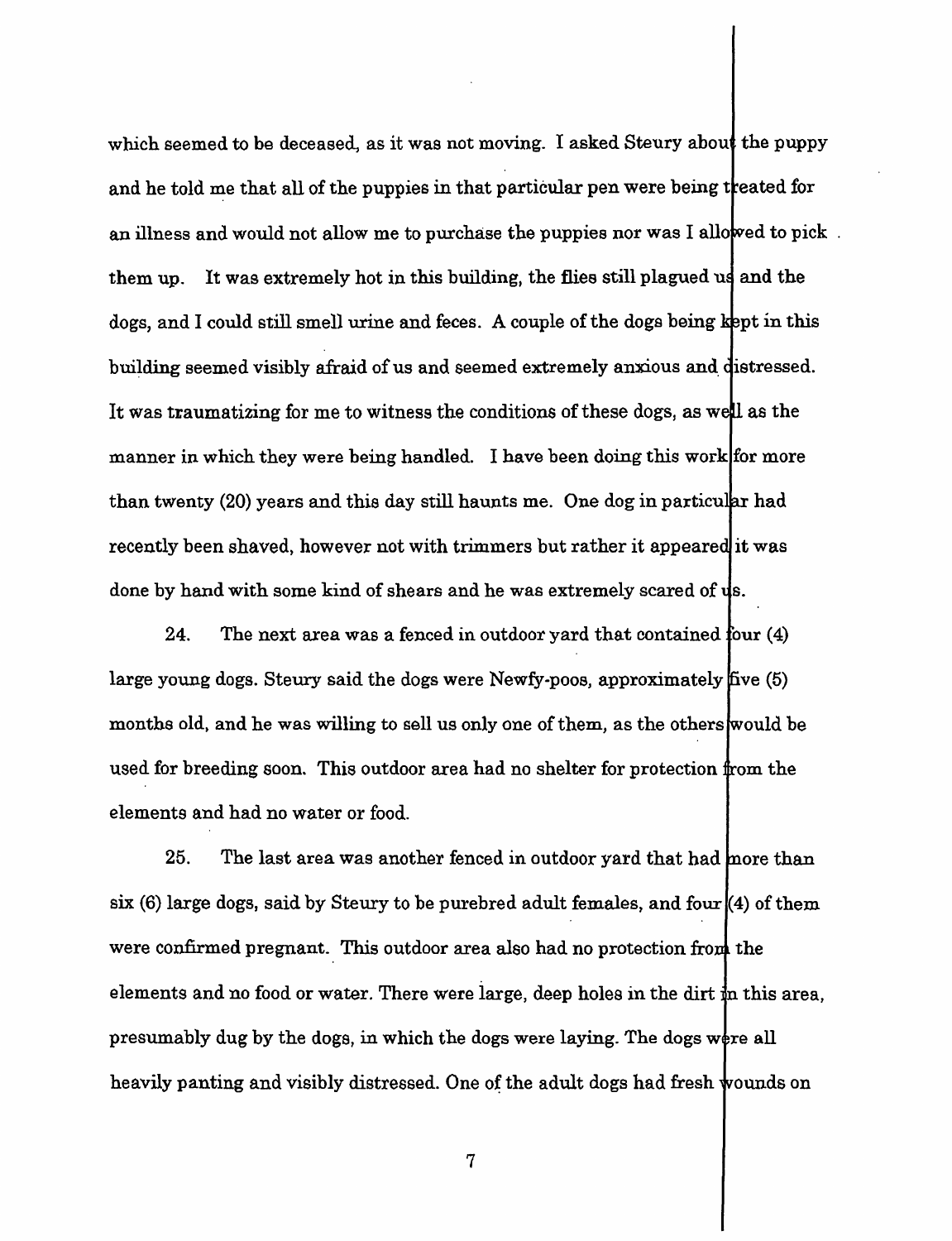her face and muzzle, which appeared to be lacerations from some object rather than another dog. I indicated I was interested in purchasing this dog, however, Steury did not want to sell her as she was pregnant. Steury then indicated he was not willing to sell any of the pregnant dogs.

26. Steury told me that his two sons had more dogs on their properties, one of which is located right next door to Steury and from the road you can see buildings similar to the ones on Steury's property, with large kennels-

27. I bought sixteen (16) dogs from Steury that day.

28. To note—when I arrived at Steury's home that day I observed a pony standing by the entrance, harnessed to a cart and secured to a hitching post. When I was leaving approximately two hours later, I saw that the pony was still in the exact same spot, and I did not see any food or water that the pony might have had access to and there was also no protection from the elements.

29. We transported the dogs to the Monroe Veterinary Clinic. The Michigan Human Society took possession of four  $(4)$  adult dogs and one  $(1)$  puppy. Dr. Bhupinder Pelia examined the eleven (11) remaining dogs and found that many tested positive for Giardia, Coccidia, and other health problems. The veterinary records and a letter from the veterinarian are included at Attachments L and M.

30. At that time I did not receive any individual health records from Steury for these dogs. However, I reached out to Steury and told him I needed the health records and on September 21, 2019 Miller dropped off fifteen (15) individual health records in the Monroe SPCA mailbox. Each individual health record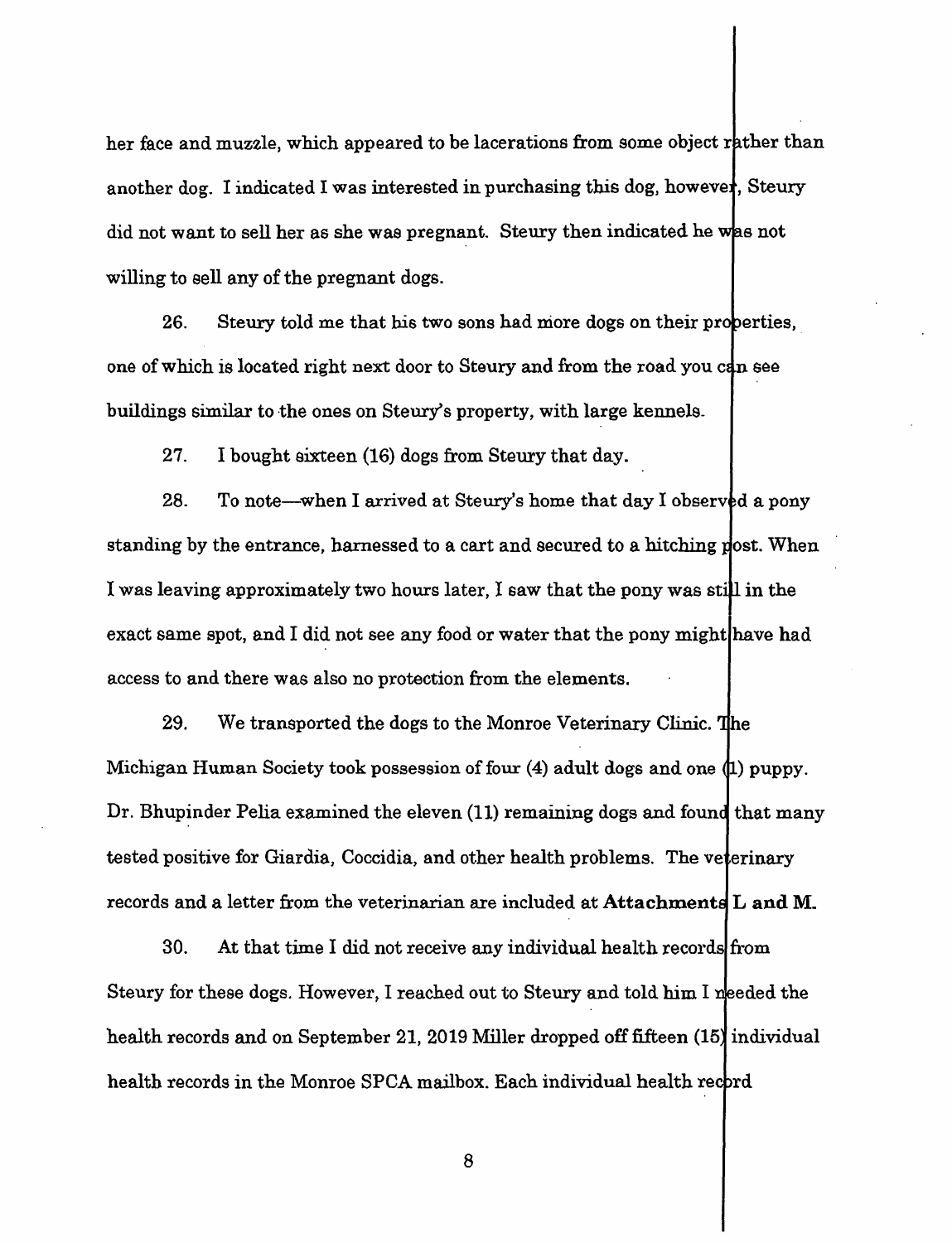indicates a specific schedule for different vaccinations, however, there is listed for any of the records. The individual health records are included as Attachment N. Therefore, I was given documentation of vaccinations for fifteen  $(15)$  dogs, however they were not specific to any dog. This furthers my belief that Steury is not vaccinating the dogs and is fabricating health records.

31. Steury and Miller called me over a dozen times on September 23, 2019. When I finally answered the phone Steury told me that he was desperately trying to move most of the dogs that he owned. He said that a deputy from the Hillsdale County Sheriff's Office came out to his home a week prior and told him he needed to decrease the number of dogs that he had on his property. The deputy then told Steury that he would be back in a week or so to check on his progress. Steury then asked if I could take eighteen  $(18)$  dogs from him. I told him that I couldn't pay for them at this time and Steury said that he didn't care and that he just needed them gone for now. Steury then told me that any dogs he couldn't get rid of by the end of the next day he would move to his son-in-law's property.

 $32.$  It is my strong belief that Steury is selling these dogs to the public without regard to their health, and in some cases knowing them to be in poor health. Based on my conversations with Steury, he is aware of the licending and regulatory requirements, and well as the health requirements for commercial breeders, but does not care that he is not in compliance with those requirements. In regard to overall care and selling of the dogs he told me that "he isn't as bad as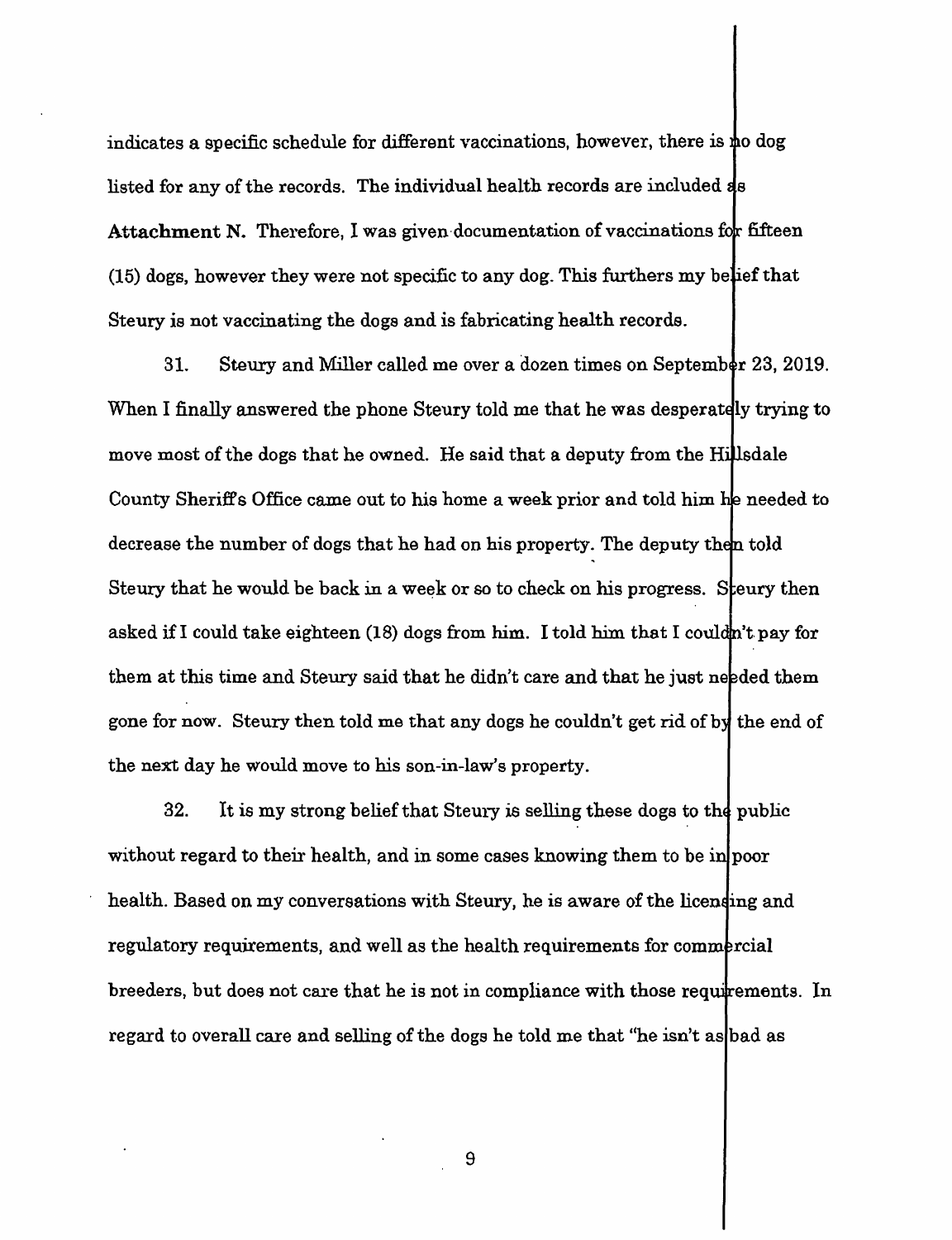some of his friends" and said he hasn't gotten licensed because he "hasn't gotten around to it yet."

33. I personally know that Steury is selling his dogs directly to pet stores. Not only did Steury tell me this, I also went to one of the pet stores he h mentioned (Pet City Pets in Ypsilanti, Michigan) and saw and handled dogs that  $I$ know were previously in Steury's possession. Also, the Monroe SPCA building where I met with Steury and Miller used to be a pet store, and the sign oh the building still says "Gator's Pet Supplies" from the previous owner. Miller and Steury may have assumed that we were also a pet store operating out of that location.

34. To my knowledge Steury is not USDA certified to sell puppies to pet stores and does not have a breeding license. It is my understanding tha previously had a USDA license to breed English Bulldogs in 2009, therefore he knows that he is violating the law.

35. I filed a complaint with the Monroe County Sheriffs Office. A copy of this complaint is included as **Attachment 0.** 

36. I have personal knowledge of the facts stated in this affidavit and will testify about them if called upon to do so.

FURTHER, AFFIANT SAYTH NOT.

trina Stillwagon